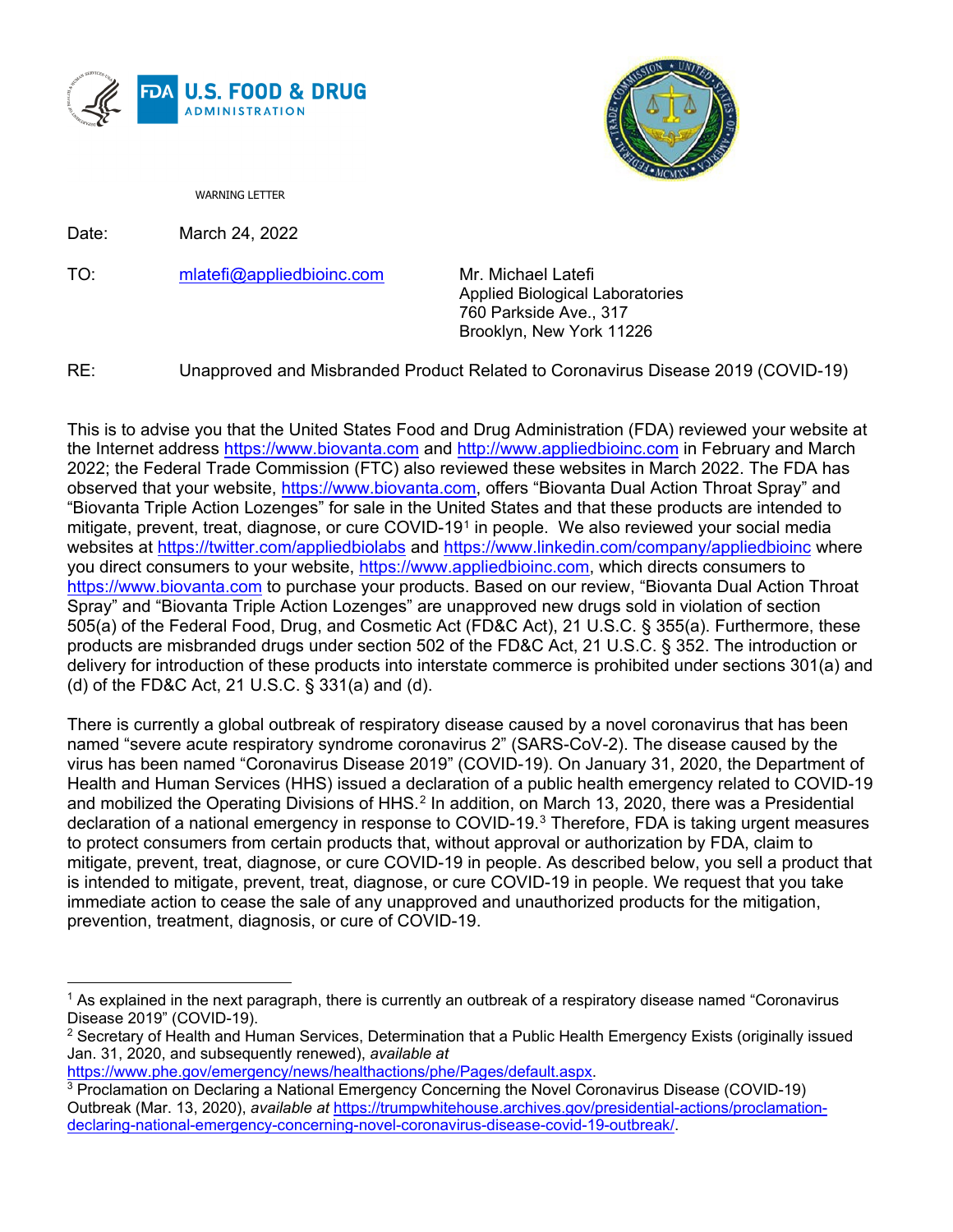Some examples of the claims, including on your websites, that establish the intended use of your products and misleadingly represents them as safe and/or effective for the treatment or prevention of COVID-19 include:

- "In conclusion, the scientific studies demonstrate that the active ingredients in Biovanta help reduce the inflammation that causes upper respiratory infections, including COVID-19, while leading brands, which are designed to mask symptoms, do more harm than good." [from your webpage [https://biovanta.com/blogs/all/the-science-behind-biovanta-cold-cough-and-sore-throat](https://biovanta.com/blogs/all/the-science-behind-biovanta-cold-cough-and-sore-throat-otc-medicine-scientifically-proven-safer-and-more-effective)[otc-medicine-scientifically-proven-safer-and-more-effective\]](https://biovanta.com/blogs/all/the-science-behind-biovanta-cold-cough-and-sore-throat-otc-medicine-scientifically-proven-safer-and-more-effective)
- "Applied Biological Laboratories… launched Biovanta… Biovanta is proven superior to other leading products… in third-party, blind, placebo-controlled laboratory studies. The scientific publication titled 'Rational drug design for sore throat – An aspirin-based treatment that addresses bradykinin-induced inflammation' explains the studies in more detail. According to the publication, Biovanta modulates cytokines and strengthens the respiratory lining. Key inflammatory molecules studied include bradykinin, which is implicated in the cytokine storm associated with COVID-19 and other serious upper respiratory diseases… Applied Biological Laboratories Inc. is a New Yorkbased biotechnology company committed to the research, development, and manufacturing of drugs and therapies for respiratory diseases such as rhinovirus, influenza, coronavirus (including COVID-19), adenovirus, others." [from the December 3, 2020 article as provided by you to PRNewswire,<sup>[4](#page-1-0)</sup> [https://www.prnewswire.com/news-releases/biovanta--the-only-100-natural-safe](https://www.prnewswire.com/news-releases/biovanta--the-only-100-natural-safe-and-effective-over-the-counter-drug-for-cough-cold-and-sore-throat-301185288.html)[and-effective-over-the-counter-drug-for-cough-cold-and-sore-throat-301185288.html](https://www.prnewswire.com/news-releases/biovanta--the-only-100-natural-safe-and-effective-over-the-counter-drug-for-cough-cold-and-sore-throat-301185288.html) and to which you directly link from your May 20, 2021 post entitled "Biovanta: The only 100% natural, safe and effective over-the-counter drug for cough, cold and sore throat" on your webpage [https://biovanta.com/blogs/all\]](https://biovanta.com/blogs/all)
- "Just published the first scientific paper to finally address what works for sore throat, also to prevent a #BradykininStorm, treat #COVID\_19 #COVID19 #SARSCoV2 symptoms and prevent #AntibioticResistance." This is followed by a link to an abstract of your firm's study entitled "Rational drug design for sore throat – An aspirin-based treatment that addresses bradykinininduced inflammation," which mentions Biovanta. [from a November 8, 2020 post on your social media webpage [https://twitter.com/appliedbiolabs\]](https://twitter.com/appliedbiolabs)
- "Despite my best efforts of trying to avoid getting sick during this pandemic, three days ago I got diagnosed with COVID 19. I had all the symptoms. I had a fever, I had a sore throat. My friend recommended me this product when told them that I was quarantining. It's called Biovanta. It's all natural. I got it from my local CVS and it's a two step spray. I immediately noticed that it just like cleared my airways and I could take a deep breath." [from a video called "Biovanta really helped me feel better!" you posted on your [www.amazon.com](http://www.amazon.com/) Biovanta Throat Spray product page]
- "More evidence that respiratory diseases should be treated in the nose and throat! https://lnkd.in/drSQX38N #biovanta #science #covid" [from a post on your social media webpage at [https://www.linkedin.com/company/appliedbioinc\]](https://www.linkedin.com/company/appliedbioinc)
- "Study shows use of low-dose aspirin may prevent and shorten the duration of COVID-19 infection. More reasons to love our active ingredient. #science #covid-19 #innovation #health #aspirin #biovanta [https://lnkd.in/eu3bm23K"](https://lnkd.in/eu3bm23K) [from a post on your social media webpage at [https://www.linkedin.com/company/appliedbioinc\]](https://www.linkedin.com/company/appliedbioinc)

<span id="page-1-0"></span><sup>4</sup> According to the Cision PRNewswire Client Terms & Conditions a "Client" purchases services from Cision and/or its affiliates and "[f]or each Release, Client shall indicate, in writing, (i) the name of the issuer of the Release. . . which name shall be displayed to the public as the source of the Release. . ." available at https://www.cision.com/legal/prnewswire-customer-terms-landing-page/#info2.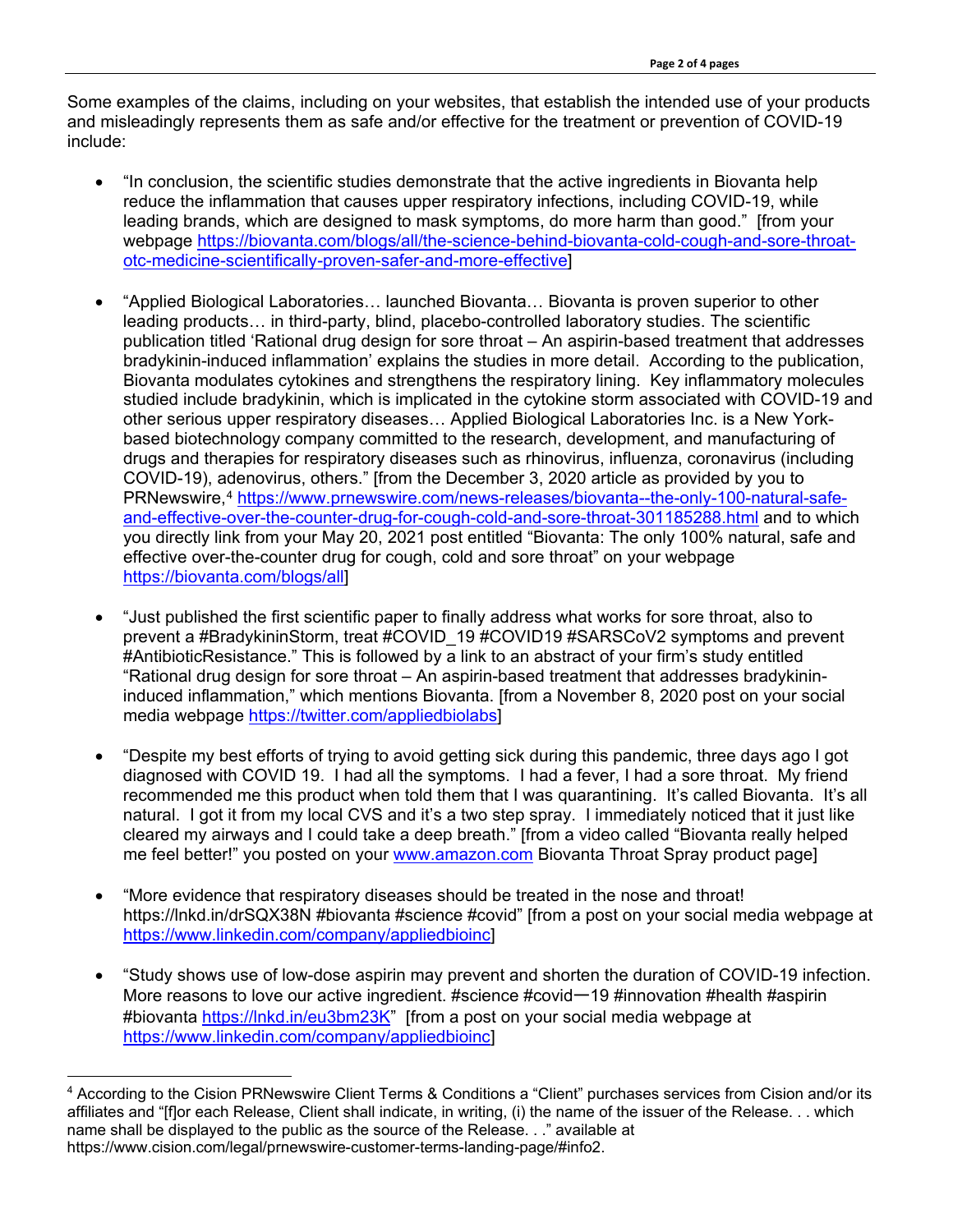• "Hey guys, so despite my best efforts of trying to avoid getting sick during this pandemic… by the time I came home I just started feeling really bad, tired, with a sore throat… noticed a dry cough and a sore throat… fever, I had a sore throat, I had a body aches and chills. I'm so excited that I found this product called Biovanta. It's all natural which is awesome. I started seeing results immediately. And they deliver a really strong, really fast effective relief. The next day I felt 100%. The recovery was quick. It is phenomenal. Probably gonna get more of these and send them to my family and friends. I hope everyone stays safe out there and if anyone else is sick, I hope you feel better soon." [from a video on your webpage <https://biovanta.com/collections/all-products> and the YouTube video posted on December 18, 2020 on your Biovanta channel located at [https://www.youtube.com/watch?v=tIewyLf1EXo\]](https://www.youtube.com/watch?v=tIewyLf1EXo)

You should take immediate action to address the violations cited in this letter. This letter is not meant to be an all-inclusive list of violations that exist in connection with your products or operations. It is your responsibility to ensure that the products you sell are in compliance with the FD&C Act and FDA's implementing regulations. We advise you to review your websites, product labels, and other labeling and promotional materials to ensure that you are not misleadingly representing your products as safe and effective for a COVID-19-related use for which they have not been approved by FDA and that you do not make claims that misbrand the products in violation of the FD&C Act. **Within 48 hours, please send an email to [COVID-19-Task-Force-CDER@fda.hhs.gov](mailto:COVID-19-Task-Force-CDER@fda.hhs.gov)** describing the specific steps you have taken to address these violations. Include an explanation of each step being taken to prevent the recurrence of any violations, as well as copies of related documentation. Failure to adequately correct any violations may result in legal action, including, without limitation, seizure and injunction.

FDA is advising consumers not to purchase or use certain products that have not been approved, cleared, or authorized by FDA and that are being misleadingly represented as safe and/or effective for the treatment or prevention of COVID-19. Your firm will be added to a published list on FDA's website of firms and websites that have received warning letters from FDA concerning the sale or distribution of COVID-19 related products in violation of the FD&C Act. This list can be found at [http://www.fda.gov/consumers/health-fraud-scams/fraudulent-coronavirus-disease-covid-19-products.](http://www.fda.gov/consumers/health-fraud-scams/fraudulent-coronavirus-disease-covid-19-products) Once you have taken actions to address the sale of your unapproved and unauthorized products for the mitigation, prevention, treatment, diagnosis, or cure of COVID-19, and any appropriate corrective actions have been confirmed by the FDA, the published list will be updated to indicate that your firm has taken such corrective actions.

This letter notifies you of our concerns and provides you with an opportunity to address them. If you cannot take action to address this matter completely within 48 hours, state the reason for the delay and the time within which you will do so. If you believe that your products are not in violation of the FD&C Act, include your reasoning and any supporting information for our consideration.

Please direct any inquiries to FDA at [COVID-19-Task-Force-CDER@fda.hhs.gov](mailto:COVID-19-Task-Force-CDER@fda.hhs.gov)

**FTC Cease and Desist Demand**: In addition, it is unlawful under the FTC Act, 15 U.S.C. § 41 et seq., to advertise that a product can prevent, treat, or cure human disease unless you possess competent and reliable scientific evidence, including, when appropriate, well-controlled human clinical studies, substantiating that the claims are true at the time they are made. For COVID-19, no such study is currently known to exist for the products identified above. Thus, any coronavirus-related prevention or treatment claims regarding such products are not supported by competent and reliable scientific evidence. You must immediately cease making all such claims. Violations of the FTC Act may result in legal action seeking a Federal District Court injunction and an order may require that you pay back money to consumers. In addition, pursuant to the COVID-19 Consumer Protection Act, Section 1401, Division FF, of the Consolidated Appropriations Act, 2021, P.L. 116-260, marketers who make deceptive claims about the treatment, cure, prevention, or mitigation of COVID-19 are subject to a civil penalty of up to \$46,517 per violation and may be required to pay refunds to consumers or provide other relief pursuant to Section